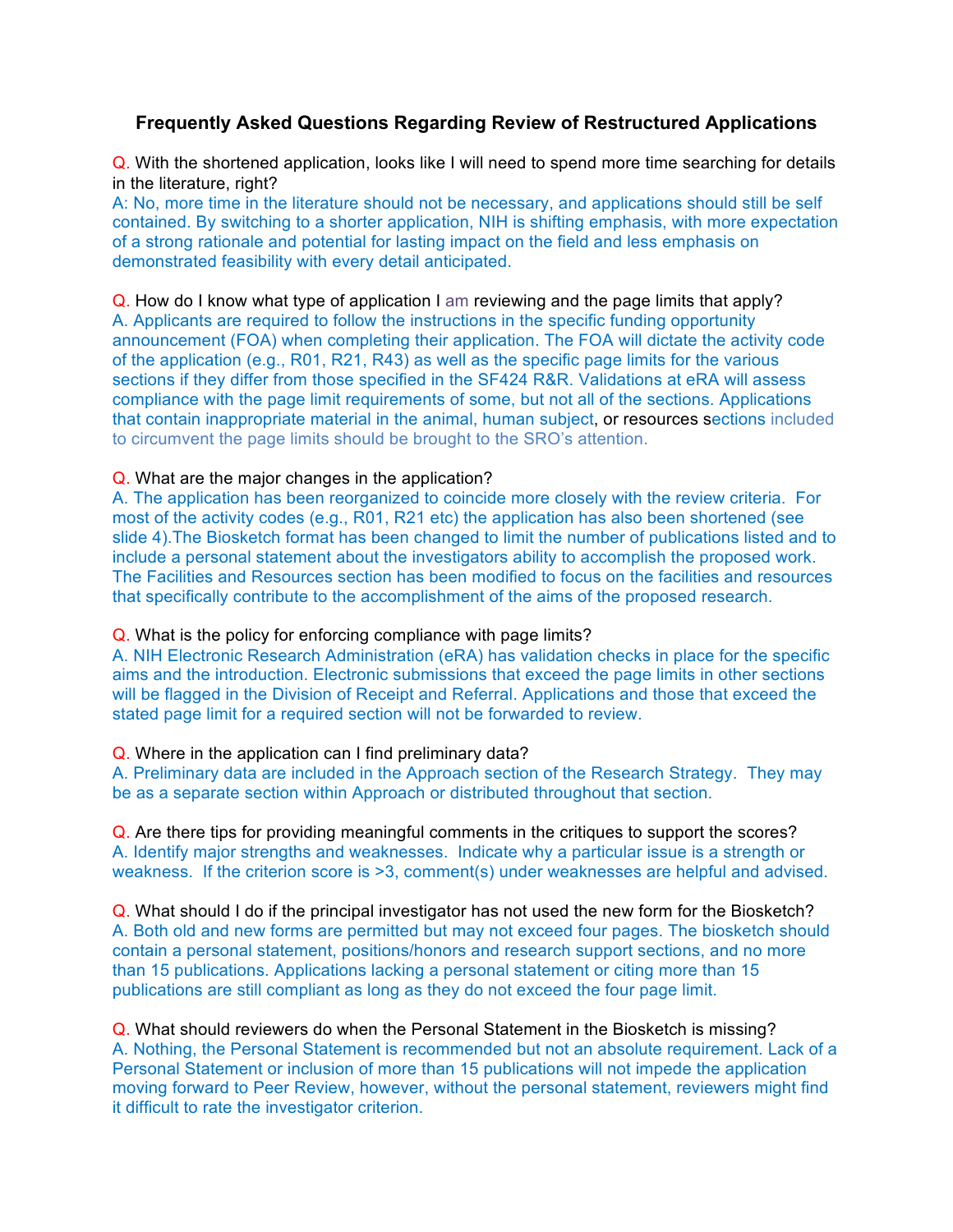## Q. What are the new instructions for Facilities and Equipment section?

A. This information is used to assess the capability of the organizational resources available to perform the effort proposed. This section should identify the facilities to be used, their capacity, proximity and availability and should be limited to those resources directly applicable to the proposed work. Early stage investigators, should describe institutional investment in their success as an investigator, e.g., start-up funds and mentoring arrangements. In the case of multiple sites, the resources available at each site should be described. A description of special facilities used to handle biohazards or other potentially dangerous materials should be included. Major items of equipment already available for the proposed studies should be listed under Equipment.

## Q. How should resubmission applications be handled?

A. No change in review of resubmissions has been made. The applications will be in the short format and will include an introduction. As before, the reviewers should address how well the investigator(s) responded to the concerns of previous reviewers. In most cases, applicants are allowed a single resubmission.

Q. If the application is a renewal, where do I find the progress report for the previous funding period?

A. The description of previous progress will be included in the Approach section of the Research Strategy. It may be presented as a separate section or incorporated into the individual specific aims.

## Q. What do reviewers need to know about giving guidance to applicants?

A. Reviewers should keep guidance to applicants separate from their critiques. Reviews should focus on strengths and weaknesses of the application as submitted, not "mentoring" or redesigning experiments for applicants. However, if there are specific points that a reviewer wishes to covey to the applicant, they should put these comments in the last box of the critique template, "Additional Comments to Applicant".

# Q. How should reviewers consider application sections without page limits when they include information that should have been part of sections with page limits?

A. The information in the human subjects and vertebrate animals sections should be used to describe the individuals (humans or animals) to be involved in the study and the measures to insure the limitation of risks. The Resource Sharing section should focus on the plan for sharing, not how organisms or data were generated. These sections should not be used to describe detail of experimental design or rationale. Extraneous information should not be taken into account. The fact that this additional text was included should not affect the overall impact/priority score or criterion scores.

Q. Is there a requirement for IRB or IACUC approval for human studies or vertebrate animal studies to be "Acceptable"?

A. No, the review by NIH study sections is independent of institutional IRB and IACUC approval. Those institutional approvals may occur after the application is reviewed. Reviewers should evaluate for themselves whether the risks and enrollments for human studies or the five elements for animal studies are acceptable.

Q. Is there a requirement for consent of Institutional Signing Official (SO) for additional materials?